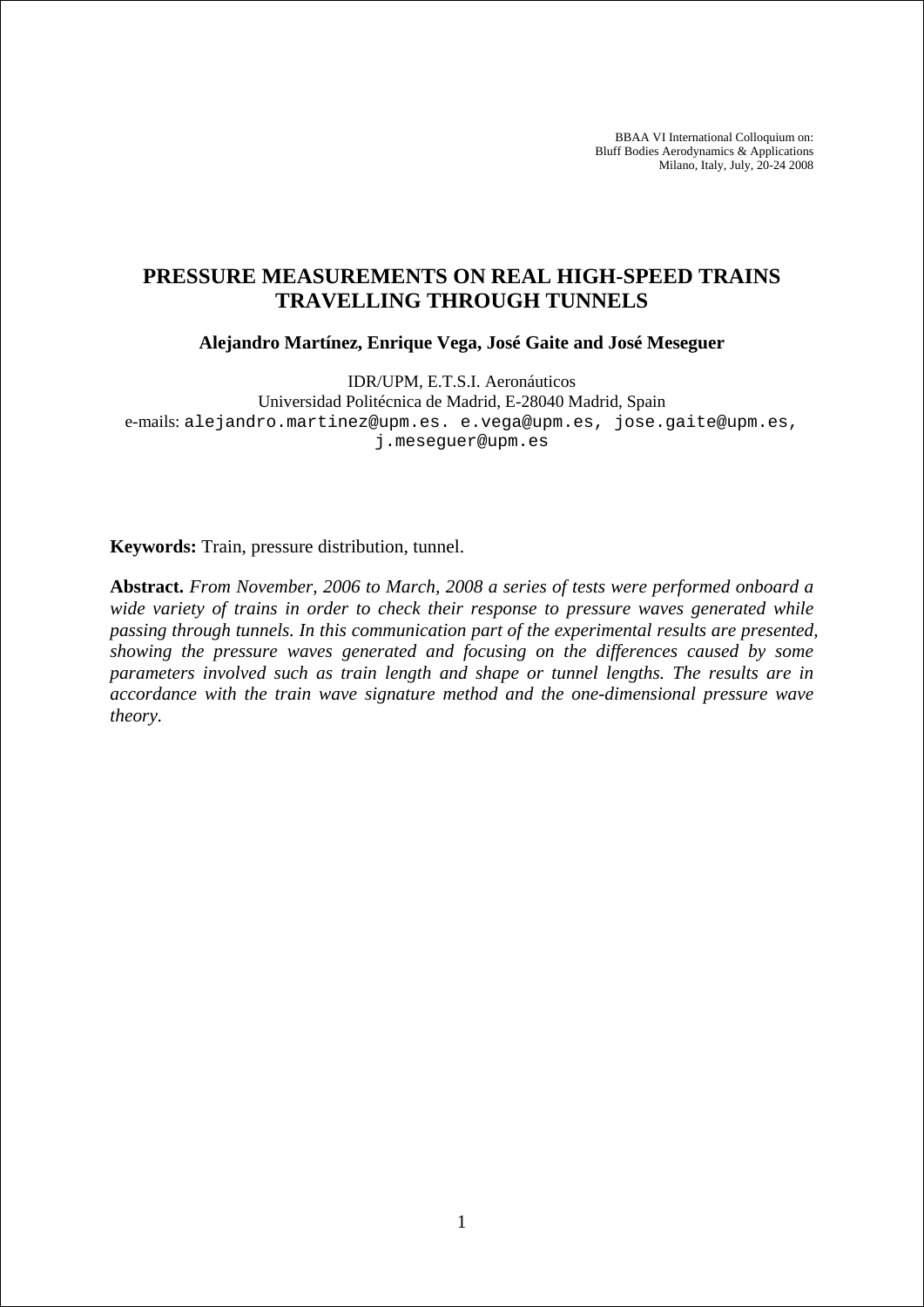### **1 INTRODUCTION**

In the last years a deep transformation of the Spanish railway transportation system is being produced due to the large increase of high-speed railway lines. This has given rise to a flourishing period of innovation in both high-speed infrastructure and vehicle technology. In this frame of vehicles travelling at speeds as high as 300 km/h, or even larger, aerodynamic effects play a role in the vehicle operation, and so aerodynamic problems have focused the attention of many scientists.

Research efforts have been significantly directed to the design of high-speed trains running through tunnels because of the need to travel at high velocity notwithstanding the presence of geographical obstacles, such as mountains or rivers. Issues related to the aerodynamics in open spaces become even more involved when the vehicle runs through a gallery, since compression and expansion waves are generated when the train passes an opening or encounters a change in the tunnel cross-section. These waves produce discomfort for the passengers and give rise to further complications such as the possible damage of the vehicle and the release of spherical micro-pressure waves from the tunnel apertures, which causes environmental disturbance.

The aerodynamic problems occurring when a train travels at high speed in a tunnel are more complicated than the ones arising in open air travel. The aerodynamic drag and pressure loads on the train are strongly dependent on the pressure waves in the tunnel. Aerodynamic drag travelling in a tunnel can significantly increase, compared with that in open air. When a high-speed train enters a tunnel, a compression wave is formed ahead of the train which propagates along the tunnel at nearly sonic speed (in the same way, an expansion wave is formed at the train end). When these finite amplitude pressure waves reach the tunnel exit, the compression wave is partly reflected back into the tunnel, forming an expansion wave, and is partly emitted outside as a micro-wave. A complex wave interaction occurs inside the tunnel due to successive reflections of the pressure waves at the exit from and the entry to the tunnel. So the train meets the waves several times during its passage in the tunnel. When combined, the waves can cause relevant aerodynamic loads on the vehicle and tunnel structure, and can also affect the passenger's comfort, when the train air tightness is not enough to attenuate the transmission of the pressure waves into the vehicles.

A number of papers dealing with such phenomena can be found in the literature, the problem being extensively studied both theoretically and experimentally. From the theoretical point of view the aerodynamics of a train travelling inside a tunnel (the aerodynamics of train/tunnel systems) is governed by a three-dimensional, unsteady, turbulent, compressible flow. However some attempts have been made to develop simple one-dimensional models which in many cases provide sufficiently accurate explanations of experimental data. On the experimental side, many laboratory tests have been performed to analyse the influence of a wide range of parameters on the waves appearing inside the tunnel (most of these parameters being concerned with the tunnel entrance geometry). Measurements in real trains, although they have been done, are scarce, probably because of the economic cost associated with experimentation with real train vehicles.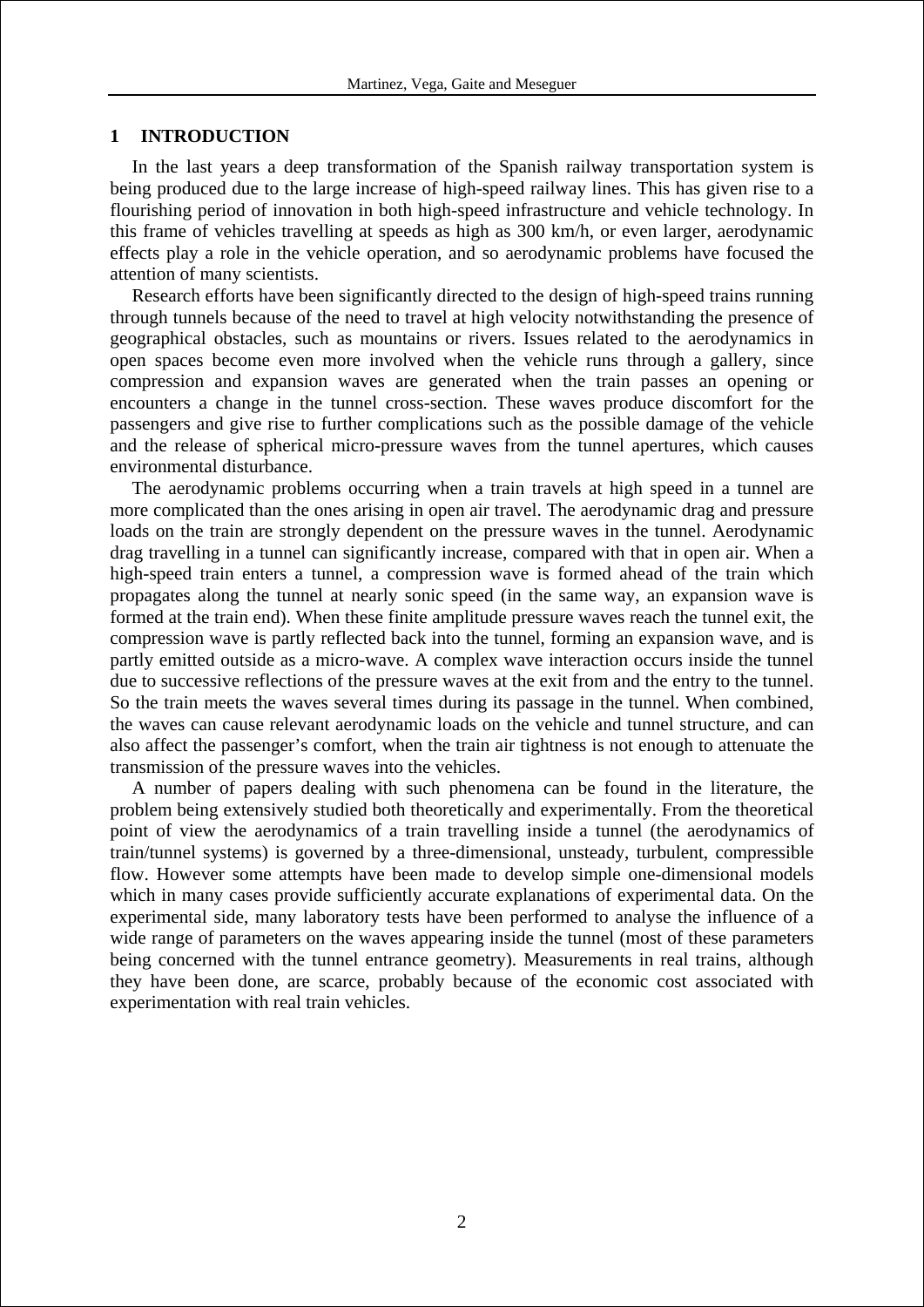### **2 THE TESTS**

From November, 2006 to March, 2008 series of tests were conducted onboard a wide range of trains. The main goal of these tests was to validate the capability of the air conditioning systems and the air tightness of the trains to cope with the variations of pressure generated when the trains entered into and travelled through a tunnel. The measures presented in this paper were taken with the aim of understanding the internal variations of pressure and not as the primary result of the tests.

The tunnels that were most interesting and posed most problems were located between the towns of Sagides (159 km away from Madrid) and Ricla (250 km away from Madrid) in the railway to Zaragoza.

In order to achieve the speed needed and to be free to pass as many times as possible through the same tunnels, tests were performed during the weekend nights, starting at 23.00 and concluding at 06.00. In these conditions the railway was assigned to the train, so the tests could be conducted with almost no interference from the traffic control. As a result, a minimum of two passes were performed through each of the sixteen tunnels, providing a large amount of data.Table (1) shows the tunnels in which these tests were performed.

| Tunnel              | Length $(m)$ | Area $(m^2)$ |
|---------------------|--------------|--------------|
| Sagides             | 1786         | 100          |
| Alhama              | 630          | 110          |
| <b>Bubierca</b>     | 2433         | 80           |
| Las Dehesillas      | 861          | 115          |
| Castejón            | 392          | 100          |
| Ateca               | 464          | 100          |
| La Almunia          | 1014         | 100          |
| Marivella           | 620          | 110          |
| Paracuellos         | 4784         | 75           |
| Sabiñan             | 554          | 110          |
| Purroy              | 847          | 110          |
| Las Minas           | 302          | 95           |
| Villanueva de Jalón | 1009         | 100          |
| Torrecilla          | 888          | 110          |
| Los Cortados        | 325          | 95           |
| Las Calesas         | 120          | 95           |

Table 1: Tunnels in which tests were performed.

Being the goal to check the comfort of the passengers, it was a requisite of the train line operator RENFE to test all the trains that were suitable for the line, and at a later stage the "Séneca" laboratory train was added. This is a very special train, since it is commonly used for studying the line and it is a very short train but with high speed capability. Furthermore, the train's motor coach geometry is almost identical to that of other trains in service at the moment. In Table (2) a list of characteristics of the trains that were studied is presented.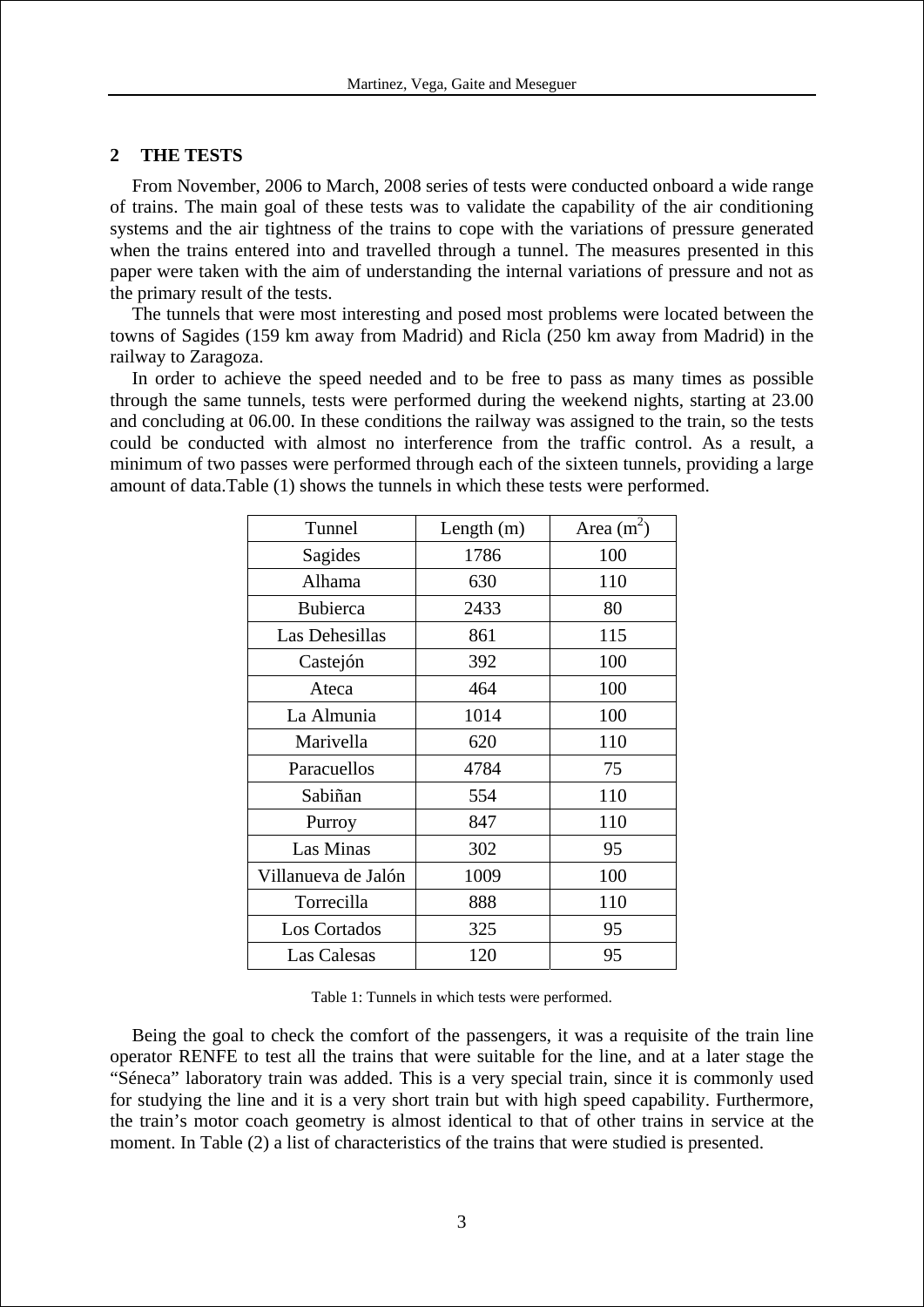| Train          | Length $(m)$ | Top speed (km/h) |
|----------------|--------------|------------------|
| Train A        | 201          | 350              |
| Train B        | 200          | 350              |
| Train C        | 107          | 250              |
| Train D        | 250          | 230              |
| Train E        | 107          | 250              |
| Train F        | 48           | 160              |
| <b>Train G</b> | 180          | 250              |
| Train H        | 85           | 350              |

Table 2: Characteristics of trains involved in the tests.

### **3 INSTRUMENTATION USED AND DATA CONDITIONING**

The instrumentation consisted mainly on several pressure sensors. Some of them were installed to measure the internal pressure and are not of this paper's interest. The rest were installed to sense the static pressure in the outside of several parts of the train, and its measures are discussed in this communication.

The equipments used during the test were conditioned by the fact that the train availability was very short, since all the instrumentation had to be mounted, used and dismantled during one night.

Being the results of the tests depending on the air tightness, sealing had to be kept, and so the instrumentation was designed accordingly. In order to get the pressure signals from the outside, false button plates were installed at the doors with 8 mm pressure taps. In some cases the static pressure port of the train was used, placing the sensors in parallel to those belonging to the train.

The instrumentation used for each train was slightly different, due to the requisites of each train manufacturer, but the backbone of the equipment was almost the same.

The sensors were installed in pairs in three sections of the train, namely the head, a point near the centre and the tail. Each pair consisted on a internal pressure sensor and an external pressure sensor. Measurements were made during passes in both directions, so the instrumentation placed at the motor coaches behaved sometimes as "head" and sometimes as "tail". Sensors in both motor coaches of the train were placed at a distance of nearly 10 metres away from the train ends.

Electric noise was one of the first concerns, due to the fact that signal wires would have to go across the electric equipment rooms of the trains and extend for as long as 100 metres. Pressure sensors with a standard 4-20 milliamp current output were selected to reduce the noise and also high-quality shielded cable was used.

The foreseen high speed of the studied phenomena imposed the need for piezo-electric transmitters with one millisecond response time.

Altitude change effects were of the same order as the expected pressure variations. To prevent the saturation of the sensors, electrically operated valves were installed, so the pressure was equalized on both sides of the sensors prior to the entry into the tunnel. A few seconds before the entry, the reference port was closed, and the pressure measured was almost zero at the entrance of the tunnel. This allowed the use of differential pressure sensors with a range of only  $\pm 7000$  Pa in most cases.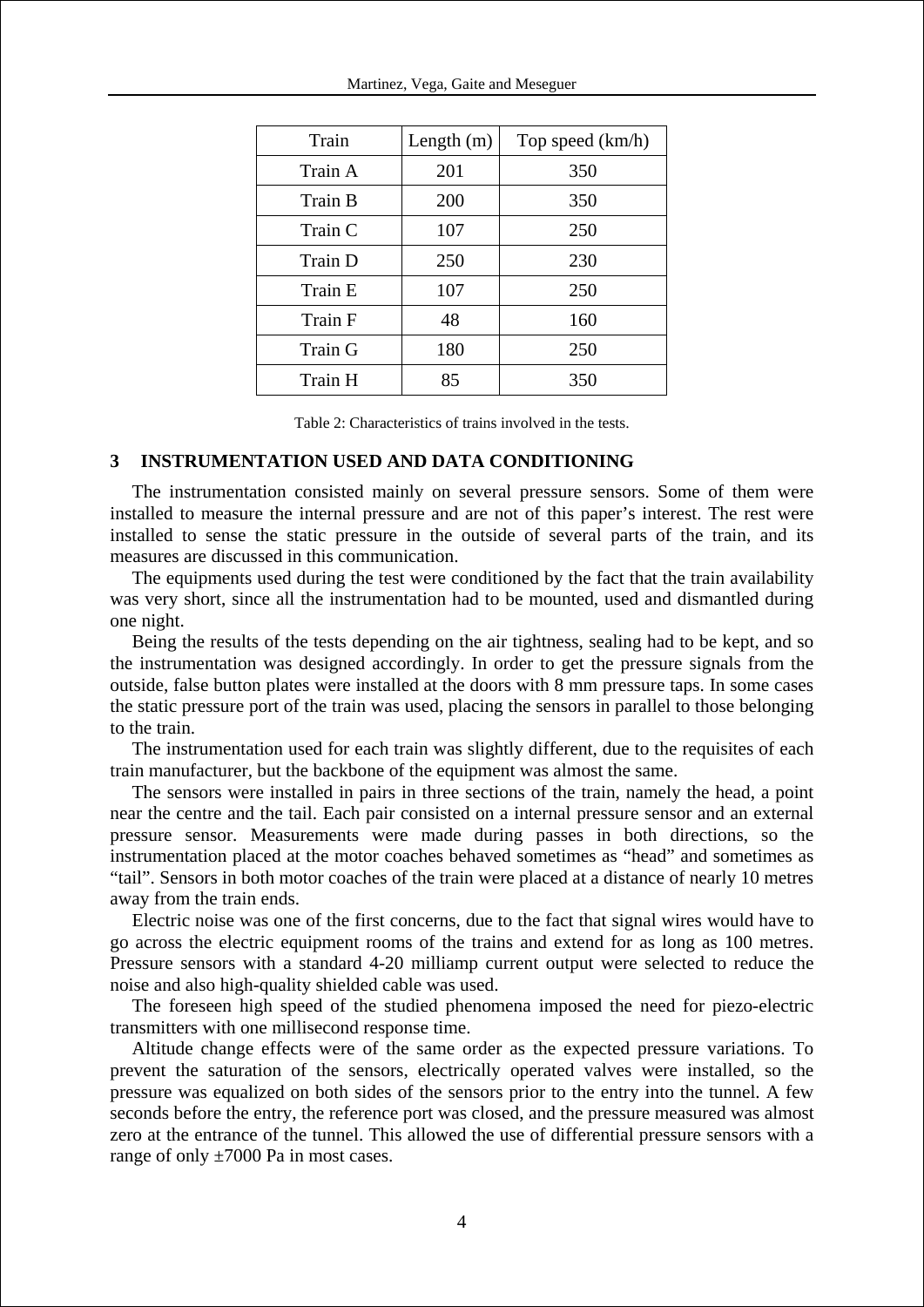Even with the valves installed, in several cases the variations caused by the altitude change are of the same order as the variations caused by the interaction between train and tunnel. This can be seen in Fig. (1).



Figure 1: Pressure variations at Sagides tunnel. Train speed 245 km/h. Measurements from the head of the train during the whole pass through the tunnel

In order to get a good synchronization of the samples all the signals were collected by a single central acquiring device, a National Instruments CompactDaq chassis with two analog to digital modules, each one capable of acquiring four channels. A sampling frequency of 100 Hz proved to be appropriate, showing the effects with sufficient detail while keeping a contained size of the data file.

The acquisition modules used were two National Instruments 9215 with 16 bit resolution and the capability of measuring four channels simultaneously. Precision resistors were installed to convert the milliamp signal to a voltage signal.

Data was collected without any filtering and Butterworth low-pass filters were applied later to the acquired signals.

Additionally to the pressure signals, the temperature was monitored and in several cases the command signals to the air conditioning system were also acquired.

To protect the equipment from the low quality of the electric power available in the trains and to cover the neutral zones, a UPS was installed.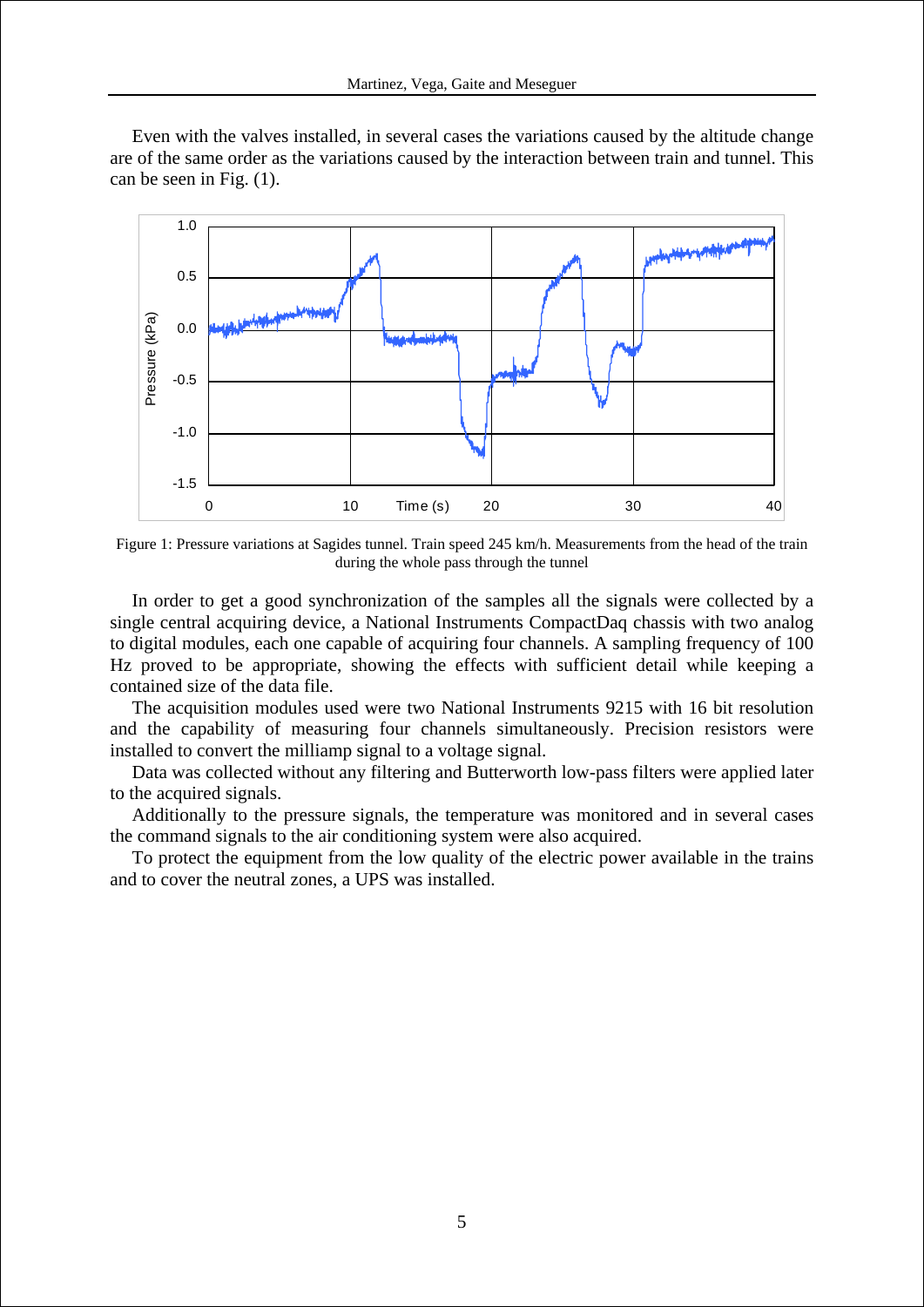## **4 ANALYSIS OF THE RESULTS.**

### **4.1 Different tunnel Lengths.**

When a train enters a tunnel, it generates a set of pressure waves that are reflected at the end of the tunnel in the form of expansion and compression waves. This process is repeated several times and so the train encounters the reflection of the waves that the train itself has generated. The length of the tunnel is the main factor that determines the time elapsed between the entry of the train and the moment of the first and successive reflected wave encounters. The shape of the pressure variations is, then, almost the same while the time elapsed between those variations depends on the tunnel length.



Figure 2: Pressure variations at the tunnels of Sagides (1786 m), Bubierca (2433 m) and Paracuellos (4784 m). Train speed from 285 km/h (Sagides) to 300 km/h. (Bubierca and Paracuellos). Measurements from the head of the train B during the whole pass through the tunnel.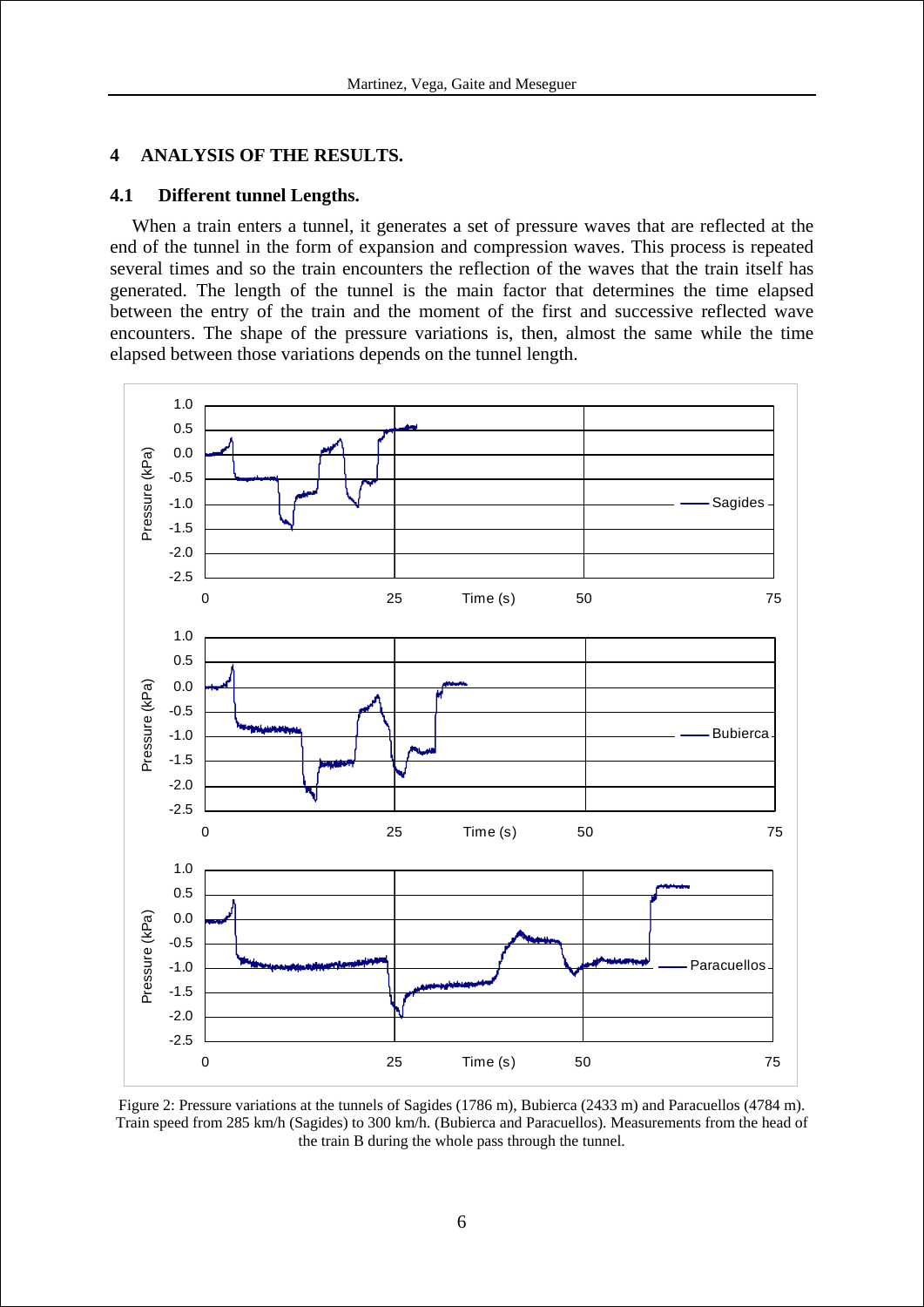## **4.2 Different trains passing through the same tunnel.**

The train speed is the key factor for the wave intensity. In Fig. (3) we can see the effects on several trains with different speeds. Also, as the train stays longer in the tunnel, more reflected waves have time enough to reach the train. To see this increase in the number of waves, the train has to stay into the tunnel more than a certain critical time.



Figure 3: Pressure variations at Paracuellos tunnel generated by several trains. Train speed varying between 220 and 300 km/h. Data from the center sensor.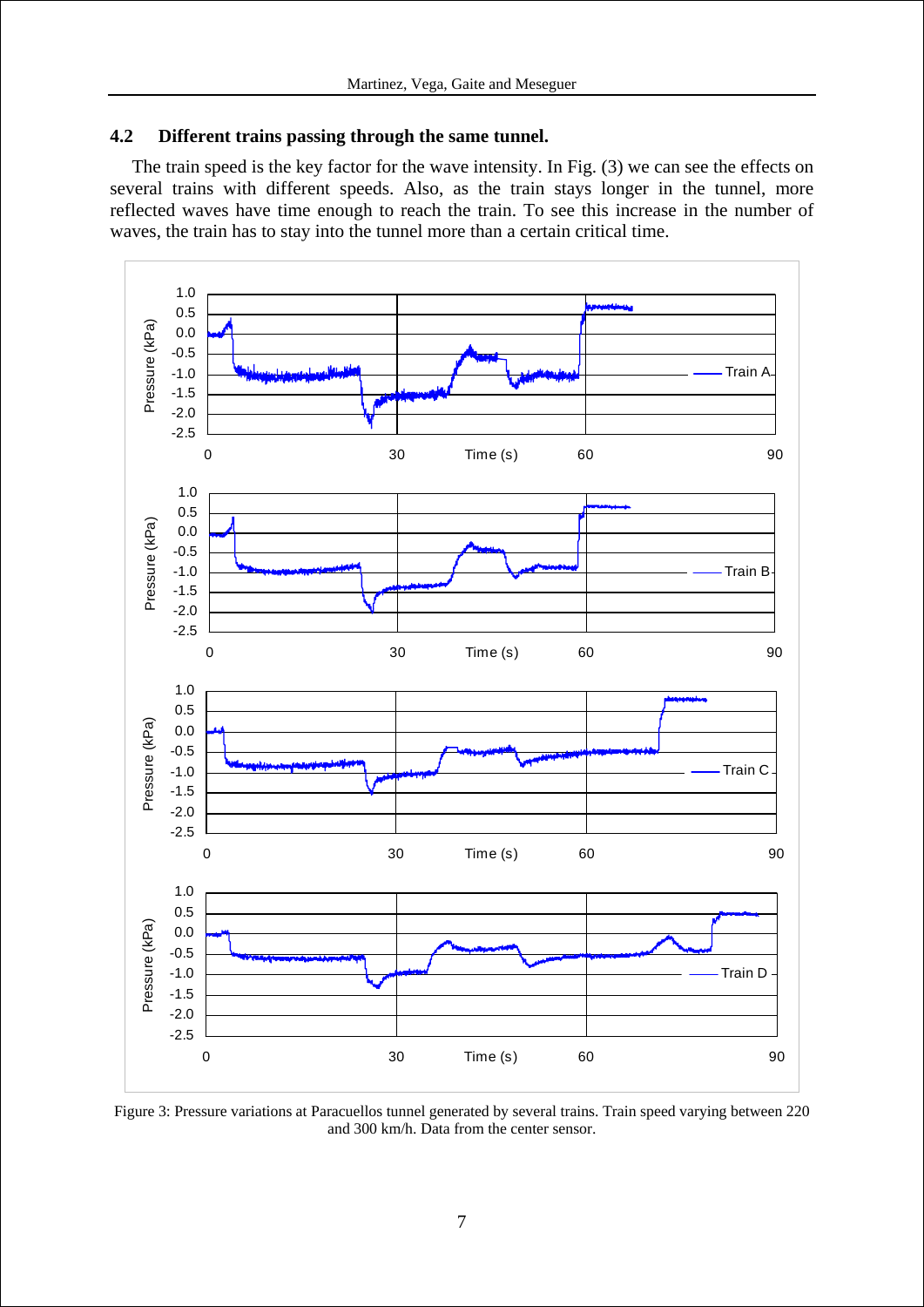### **4.3 Different train lengths.**

During the tests we had the opportunity to compare two different trains with the same shape but very different lengths. The main differences were found in the pressure variations in the head at the entry into the tunnel. As we can see, the overpressure builds up in a very similar way, but the expansion wave generated by the tail reaches the head of the shorter train earlier than the longer one's.



Figure 4: Pressure variations at the entry of Paracuellos tunnel generated by two trains with similar shape and different length. Train B is 200 m long, train H is 85 m long. Speed 300 km/h. Data from the head sensor.

### **4.4 Different train shape.**

While the shape of the train head does not seem to determine the values of the pressure variations for a given speed, it seems to determine the way in which the overpressure builds. In the case shown in Fig. (5) both trains were travelling at 300 km/h. Both trains have similar length and cross-section. The larger amount of noise seen in the graph for the train marked in red can be of either aerodynamic or electrical origin.



Figure 5: Pressure variations at the entry of Paracuellos tunnel generated by two trains. Data from the head sensor. Train speed 300 km/h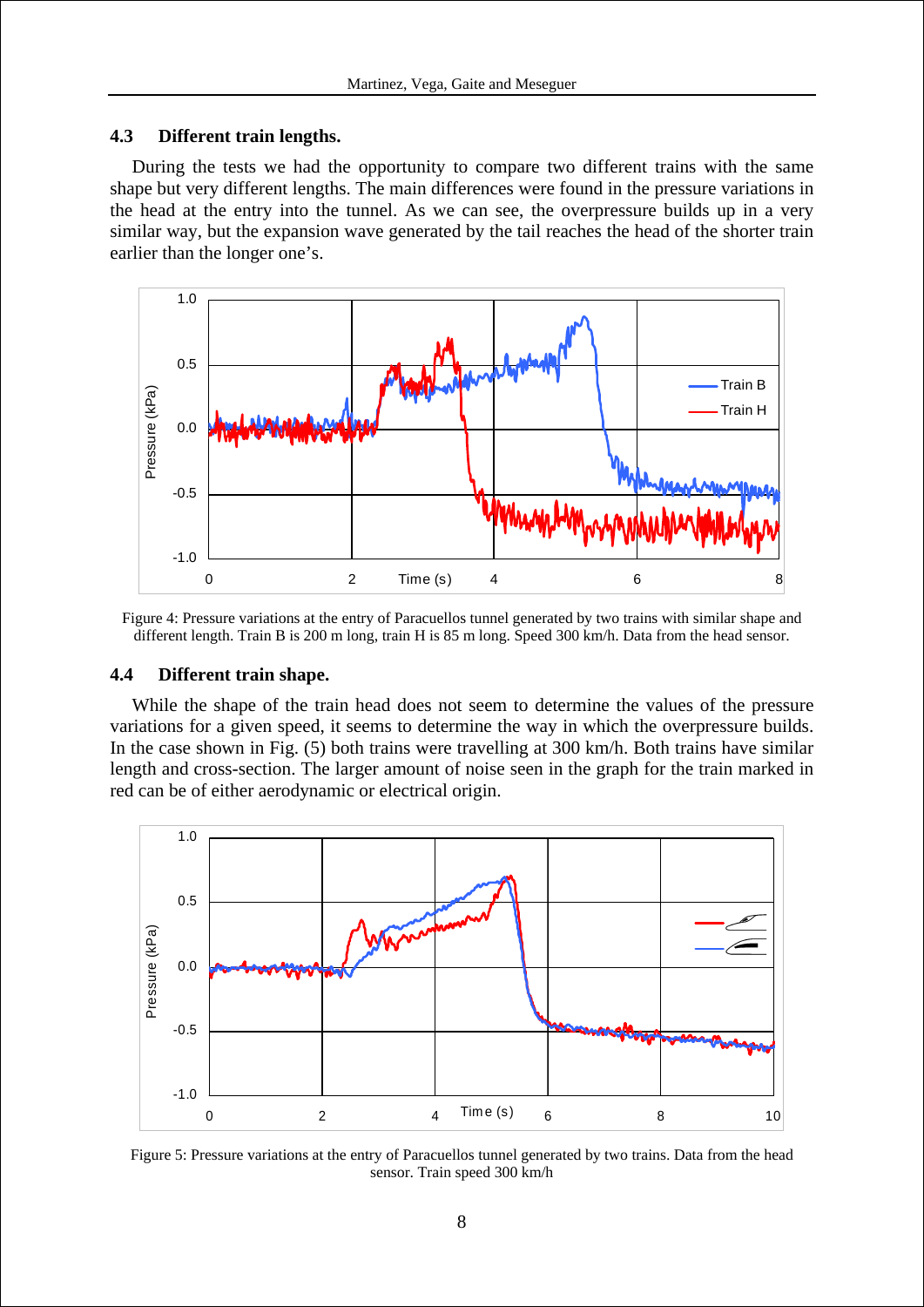### **4.5 Pressure variations at different sections of the train**

As can be seen in Fig. (6) different sections of the same train undergo different variations of pressure. While the head causes a compression wave and receives an overpressure as high as 800 Pa, in the rear section there is no overpressure, and an expansion wave is created. Similar results are obtained in all the trains under study, being the explanation quite simple: While the head of the train encounters still air, the tail encounters air in motion accelerated by the viscous forces established between the train and the tunnel. The deeper under pressure is explained by the higher velocity of the air in the tail of the train.



Figure 6: Pressure variations at several sections of the train. Entry of the Paracuellos tunnel onboard train A at an approximated speed of 300 km/h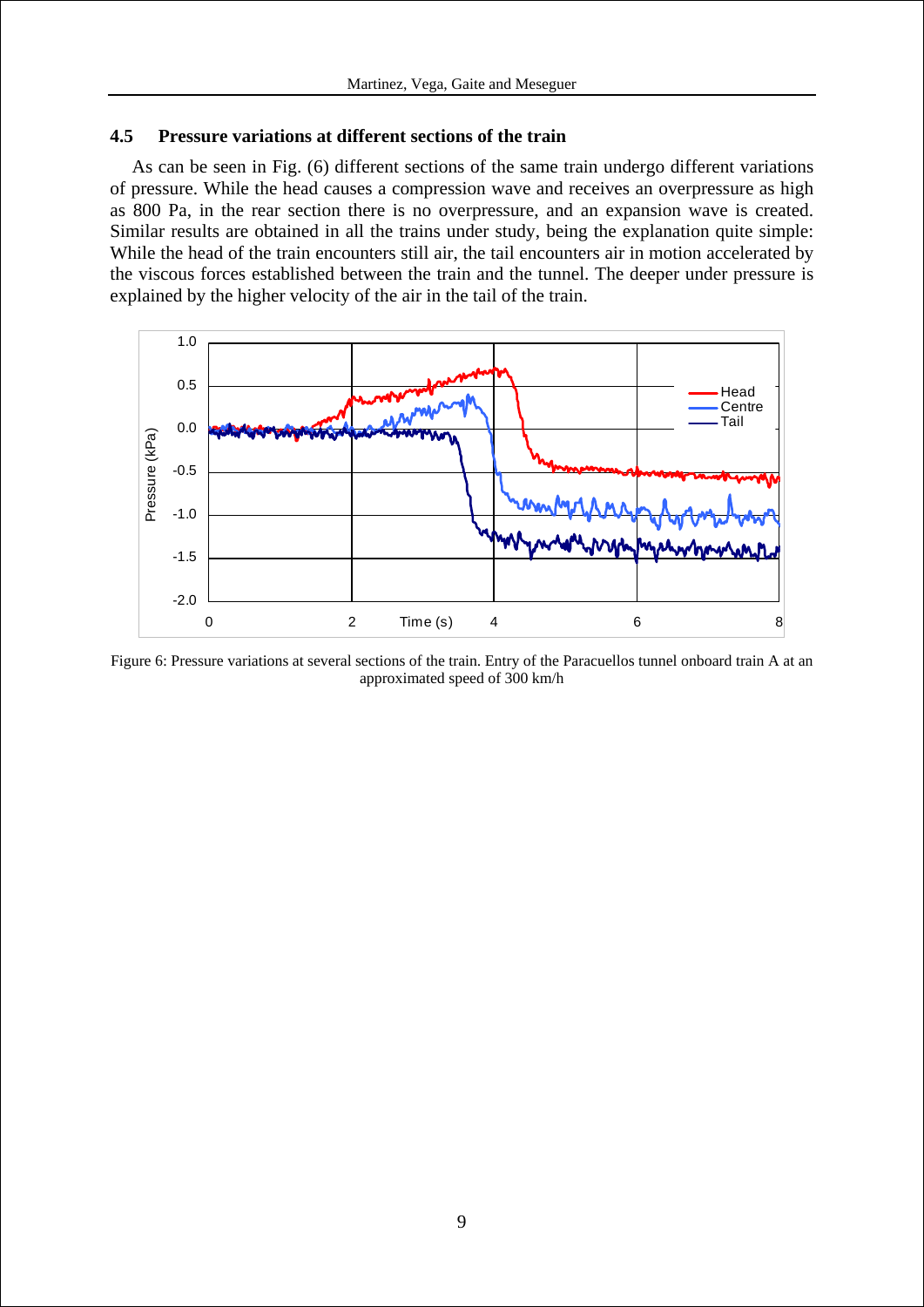#### **5 COMPARISON WITH PREVIOUS THEORIES**

When a train enters a tunnel, its head generates a compression wave. This wave propagates along the tunnel at nearly sonic speed. In the same way, an expansion wave is formed at the train end and propagates at the same speed. These waves are depicted in Fig. (7) as CW (compression wave, in green) and EW (expansion wave, in blue).

The finite amplitude pressure waves reach the tunnel exit, and then the compression wave is partly reflected back into the tunnel, forming an expansion wave, and is partly emitted outside as a micro-wave. Correspondingly, the expansion wave is reflected as a compression wave.

In the upper part of Fig. (7) the pressure variation for train B while crossing Paracuellos tunnel is shown. In the lower part a scheme shows the pressure waves generated, being the vertical axis the distance traced adimensionalised with the total length of the tunnel.

The pressure changes that the train undergoes are generated by the encounter with the pressure waves that the train itself has generated. Then, in the figure, the pressure changes correspond to the crossing of the lines representing the waves and the position of the train.



Figure 7: Comparison between pressure wave theory and experimental data from Paracuellos tunnel onboard train B at an approximated speed of 300 km/h